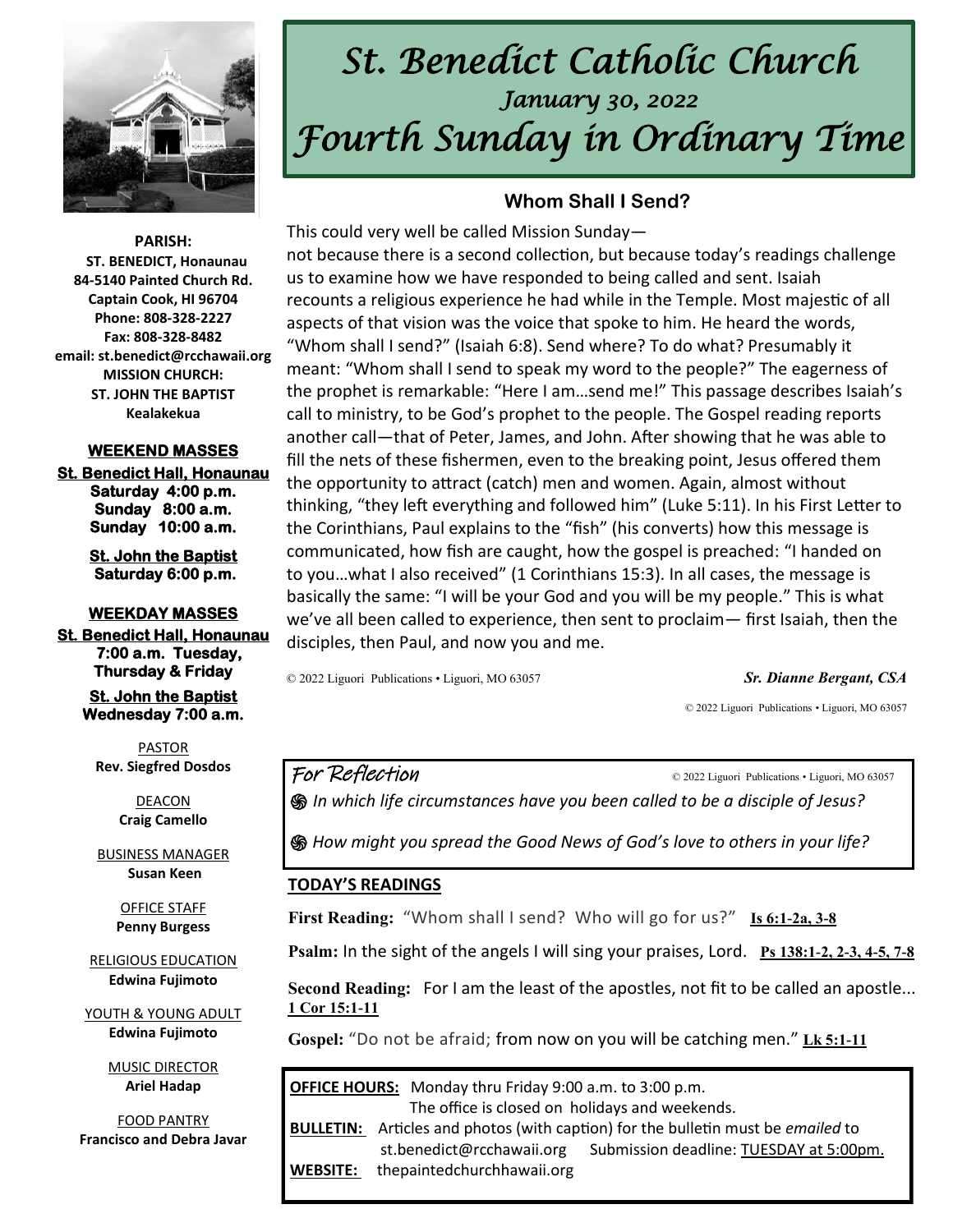# HOSPITALITY



#### **ALOHA AND WELCOME HOME**

In compliance with Bishop Silva's directives, our Masses are being held at St. Benedict Hall Chapel. Social distancing and masks are required. We welcome all to celebrate The Eucharist with us.

### **BISHOP SILVA ENDED THE DISPENSATION**

from the obligation to attend Sunday Mass, which had been in effect since mid-March, 2020. However, anyone who is sick, may have been exposed**\*** to anyone with COVID-19, or who has a health condition that would endanger themselves or others by being present in church, continues to be dispensed.

**\*** Exposed (close contact) to COVID-19) is defined as being within 6 feet of a person with COVID-19 for 15 minutes or more over a 24-hour period (regardless of mask use).

#### **SACRAMENTS**

**Funerals** may now take place again in St. Benedict Hall Chapel according to the same guidelines as weekend Masses, i.e. following all health and safety precautions. Funerals at this time may not include visitation times, only the Vigil for the Deceased, a Funeral Mass and Committal may be held.

**Baptisms** may take place according to the same guidelines as weekend Masses. They will be done in such a way that the same water is not poured on more than one person or stored in the font after use. **Sacrament of Reconciliation**

At this time Father Sieg is available for Confessions by appointment, observing all proper precautions. Call the office 328-2227.

#### **Eucharist to Homebound and Hospitalized**

Call the office to arrange for a visit from a priest or an Extraordinary Minister of Holy Communion.

"The longer you stay away from communion, the more your soul will become weak, and in the end you will become dangerously indifferent." - St. John Bosco-



**A PRAYER FOR ORDINARY TIME** *Jesus, Savior of the world, Open up our hearts to love as you love. Forgive us for our judgment, hatred and exclusion. Transform our lives ever more deeply into your image, so that we might desire and work for, the life and love of all God's people. Amen.* 

### **KEEP ON PRAYING—FOR LIFE!**

*"Only with prayer—prayer that storms the heavens for justice and mercy, prayer that cleanses our hearts and souls—will the culture of death that surrounds us today be replaced with a culture of life."*

 *—***U.S. Catholic Bishops,** *[Pastoral Plan for Pro-Life Activities](http://www.usccb.org/about/pro-life-activities/pastoral-plan-prolife-activities.cfm)*



## **A WORD FROM** *Pope Francis*

The great biblical tradition enjoins on all peoples the duty to hear the voice of the poor. It bids us break the bonds of injustice and oppression which give rise to glaring, and indeed scandalous, social



inequalities. Reforming the social structures which perpetuate poverty and the exclusion of the poor first requires a conversion of mind and heart.

JOURNEY TO THE PHILIPPINES, JANUARY 16, 2015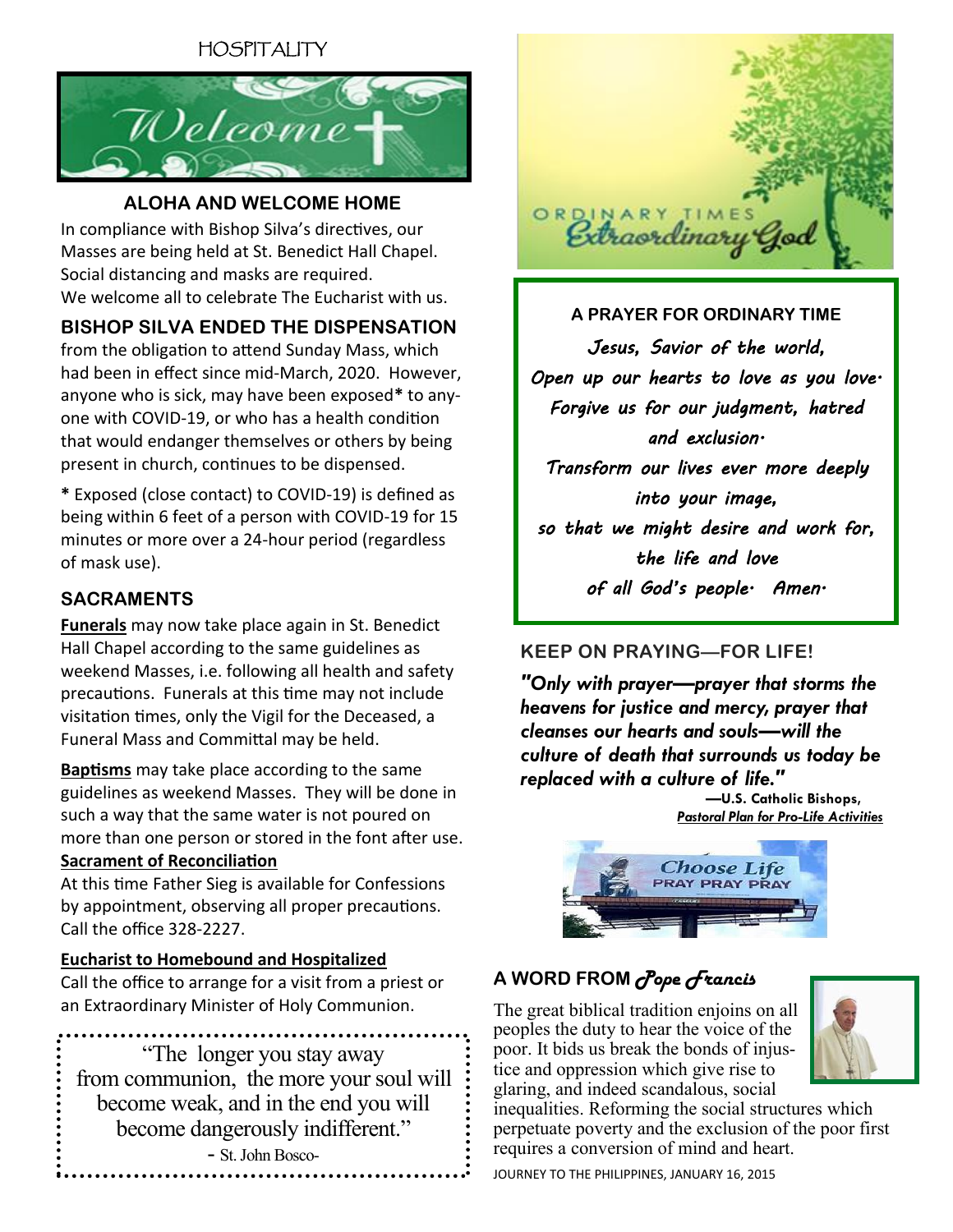

### PRAYER

**DEVOTION TO OUR LADY** "Abandon yourself into the hands of Mary. She will take care of you."<br>Of you."<br>st Padre Pio

…It is enough for you to know that Mary is the Mother of Jesus…She loves us so much that she offered to God the Father His only natural Son to save His adopted sons…She is a great and inestimable treasure who encloses in herself an infinite treasure, the Son of God. - St. Padre Pio

# Pray the Rosary

### *PRAYER FOR THE SICK*

 *God, we know You have the power to restore them to good health. We await your healing with much hope. Do not allow the sickness of the body to weaken the spirit. It is the health of the spirit, Lord, which is most important. Amen.*

#### **FOR HEALING AND STRENGTH, KEEP THEM IN YOUR PRAYERS…**

needing prayer.

Gwen McKinney, Rafael Ramirez, Tamo Wong, Jeffrey Crusat, Robin Crusat, Cheryl Ono, Michelle Paopao-Skillern, William Anderson, Lionel Gaspar, Gloria Grapa, Tamayo Hanato, Mary Bunao, Linda Laskow, Caroline Smith, Liam Jones (age two), Hilda Sebastian, Dorothy Kelepolo, Elizabeth Awa, Ruby Ann Kaho'onei, Johnny Koene, Charles & DeeDee Tripoli, Danny Burgess Jr., Linda Adkins, Guy Miranda, Keiki San Filippo, Dottie Combs. \*Call the office to add your loved one or yourself to the list of those

*An Act of Spiritual Communion* 

*My Jesus, I believe that You are present in the Most Holy Sacrament.* 

*I love you above all things, and I desire to receive You into my soul.* 

*Since I cannot at this moment receive You sacramentally, come at least spiritually into my heart.* 

*I embrace You as if You were already there and unite myself wholly to You.* 

*Never permit me to be separated from You.* 

*Amen.* 

*Thank God … for the gift of Jesus in the Eucharist!* 

# CALENDAR

**Monday** JANUARY 31

St. John Bosco, Priest 2 Sm 15:13–14, 30; 16:5– 13 Mk 5:1–20

**Tuesday** FEBRUARY 1 Weekday 2 Sm 18:9–10, 14b, 24–25a, 30—19:3 Mk 5:21–43

**Wednesday** FEBRUARY 2 The Presentation of the Lord Mal 3:1–4 Heb 2:14 –18 Lk 2:22–40 or 2:22– 32

**Thursday** FEBRUARY 3 Weekday 1 Kgs 2:1–4, 10 –12 Mk 6:7–13

**Friday** FEBRUARY 4 Weekday Sir 47:2–11 Mk 6:14–29

**Saturday** FEBRUARY 5 St. Agatha, Virgin and Martyr 1 Kgs 3:4–13 Mk 6:30 –34

**Sunday** FEBRUARY 6 Fifth Sunday in Ordinary Time Is 6:1–2a, 3–8 1 Cor 15:1 –11 or 15:3–8, 11 Lk 5:1– 11

**֍֍֍֍֍֍֍֍֍֍**

**THE BIBLE:**

**READ IT, BELIEVE IT, OBEY IT!**